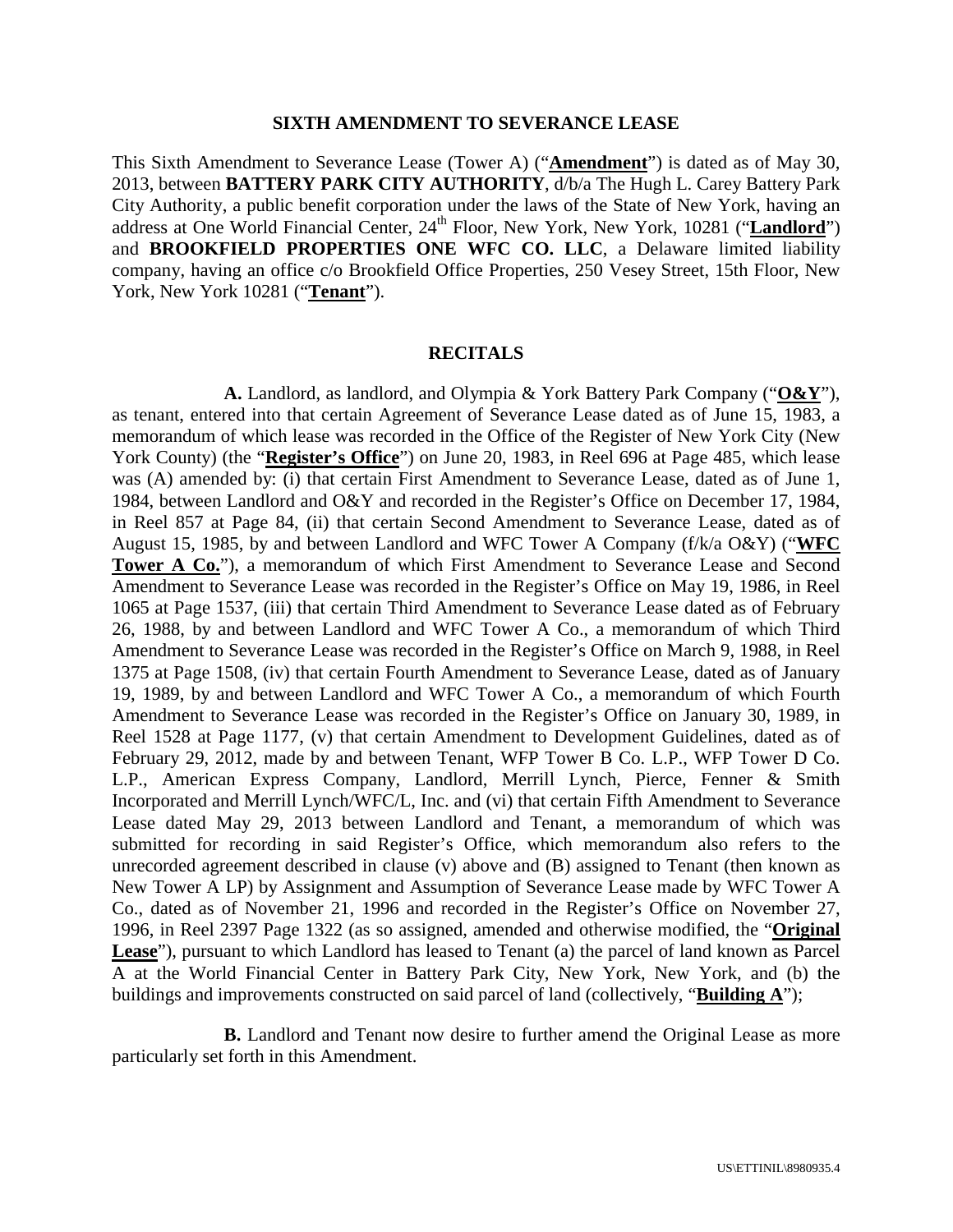**ACCORDINGLY,** in consideration of the foregoing and other good and valuable consideration, the receipt and sufficiency of which are hereby acknowledged, Landlord and Tenant agree as follows:

1. Capitalized Terms/Definitions. All capitalized terms used in this Amendment which are not otherwise defined herein shall have the meanings ascribed to them in the Original Lease.

# 2. Permitted Retail Use.

(a) Section 1.12 of the Original Lease, the definition of "Board of Estimates Resolution," is hereby amended by adding the following to the end thereof

", except that the permitted uses for the "remaining 183,000 square feet of retail space" referenced in numbered paragraph 1 thereof shall be deemed modified to permit the use of such space for (i) clothing or clothing accessory stores, limited to 10,000 square feet of floor area per establishment and (ii) variety stores, limited to 10,000 square feet of floor area per establishment"

(b) Section 23.04(ii) of the Original Lease is hereby amended by adding the following after the end thereof:

"Notwithstanding the foregoing, space constituting part of the Additional Retail Use Allocation may also be used for the following Retail uses: (i) clothing or clothing accessory stores, limited to 10,000 square feet of floor area per establishment or (ii) variety stores, limited to 10,000 square feet of floor area per establishment."

3. Permitted Use as Health Club. Section 23.04(iii) of the Original Lease is hereby amended by adding the following after the first sentence thereof:

"Notwithstanding the foregoing, no "special permit" shall be required for a portion of the Premises to be used as a "physical culture or health establishment" as such term is defined in the Zoning Resolution and Landlord's approval shall not be required in connection with any such use. The use of any portion of the Premises as a "physical culture or health establishment" as such term is defined in the Zoning Resolution shall not be deemed a Retail use hereunder."

4. Miscellaneous

(a) Upon execution and delivery of this Amendment, this Amendment shall become part of the Lease and all references to the "Lease" shall mean the Original Lease, as amended by this Amendment, and all amendments, modifications, extensions and renewals thereof. The terms, provisions or conditions of the Lease are hereby ratified and shall remain in full force and effect, as modified hereby.

(b) The Section headings used in this Amendment are for convenience only, and are not to be used in determining the meaning of this Amendment or any part thereof.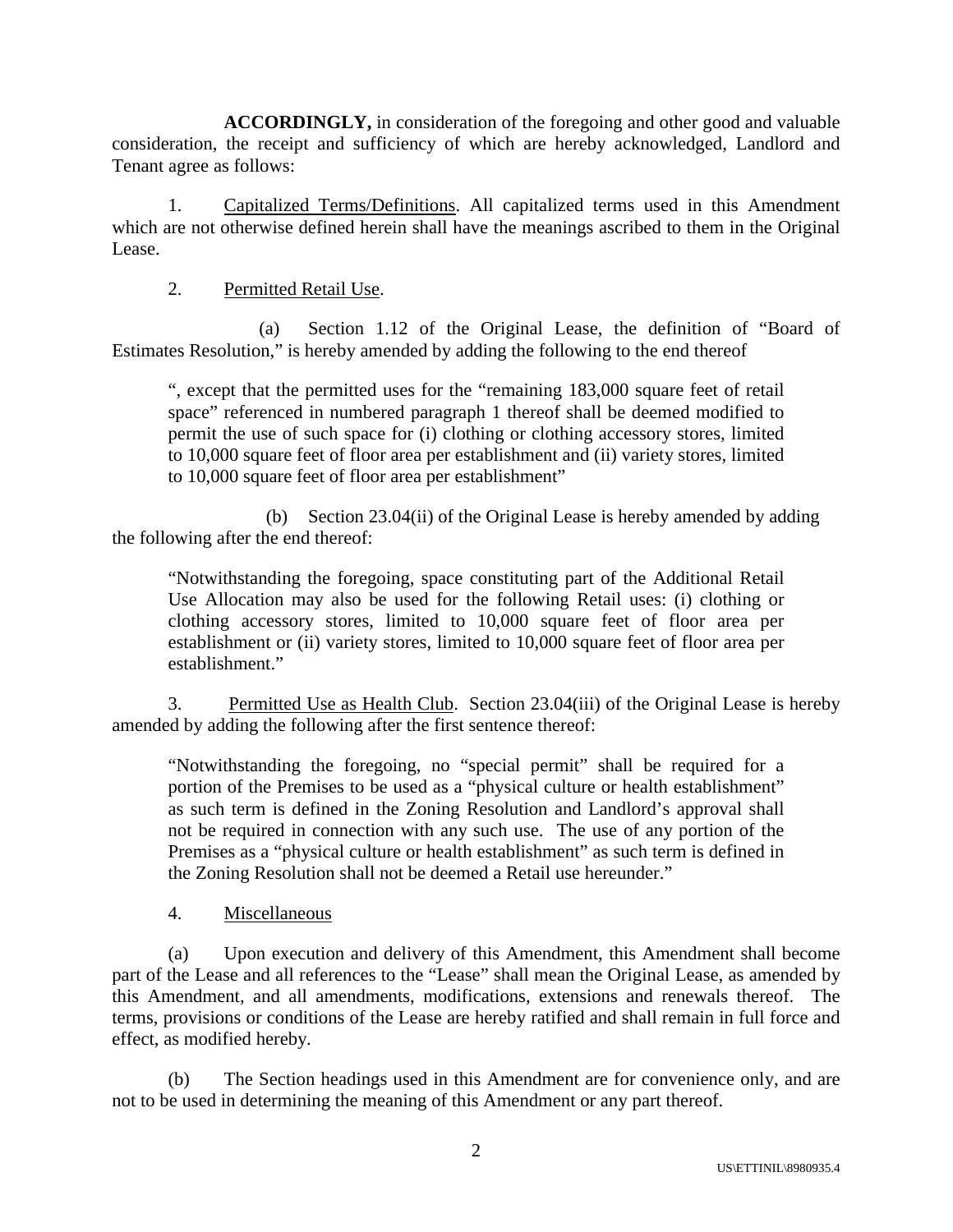(c) This Amendment contains the sole and entire understanding and agreement of the parties with respect to its entire subject matter and all prior negotiations, discussions, representations, agreements and understandings heretofore had among the parties with respect thereto are merged herein.

(d) This Amendment may be executed in duplicate counterparts, each of which shall be deemed an original and all of which, when taken together, shall constitute one and the same instrument.

(e) This Amendment shall bind and inure to the benefit of the parties hereto and their respective successors and permitted assigns under the Lease.

(f) A memorandum of this Amendment in form suitable for recording (and any other instruments required to record such memorandum) and reasonably acceptable to both Landlord and Tenant, shall be executed and filed at the request of Tenant, at Tenant's sole cost and expense.

5. Broker. Landlord and Tenant each represents and warrants to the other that it has not dealt with any broker in connection with this Amendment. Landlord and Tenant shall each indemnify and hold harmless the other party from and against any and all claims, damages and costs (including reasonable attorneys' fees and disbursements) incurred by such other party in connection with a breach or alleged breach of the indemnifying party's representation and warranty contained in this Section 5.

# [NO FURTHER TEXT ON THIS PAGE]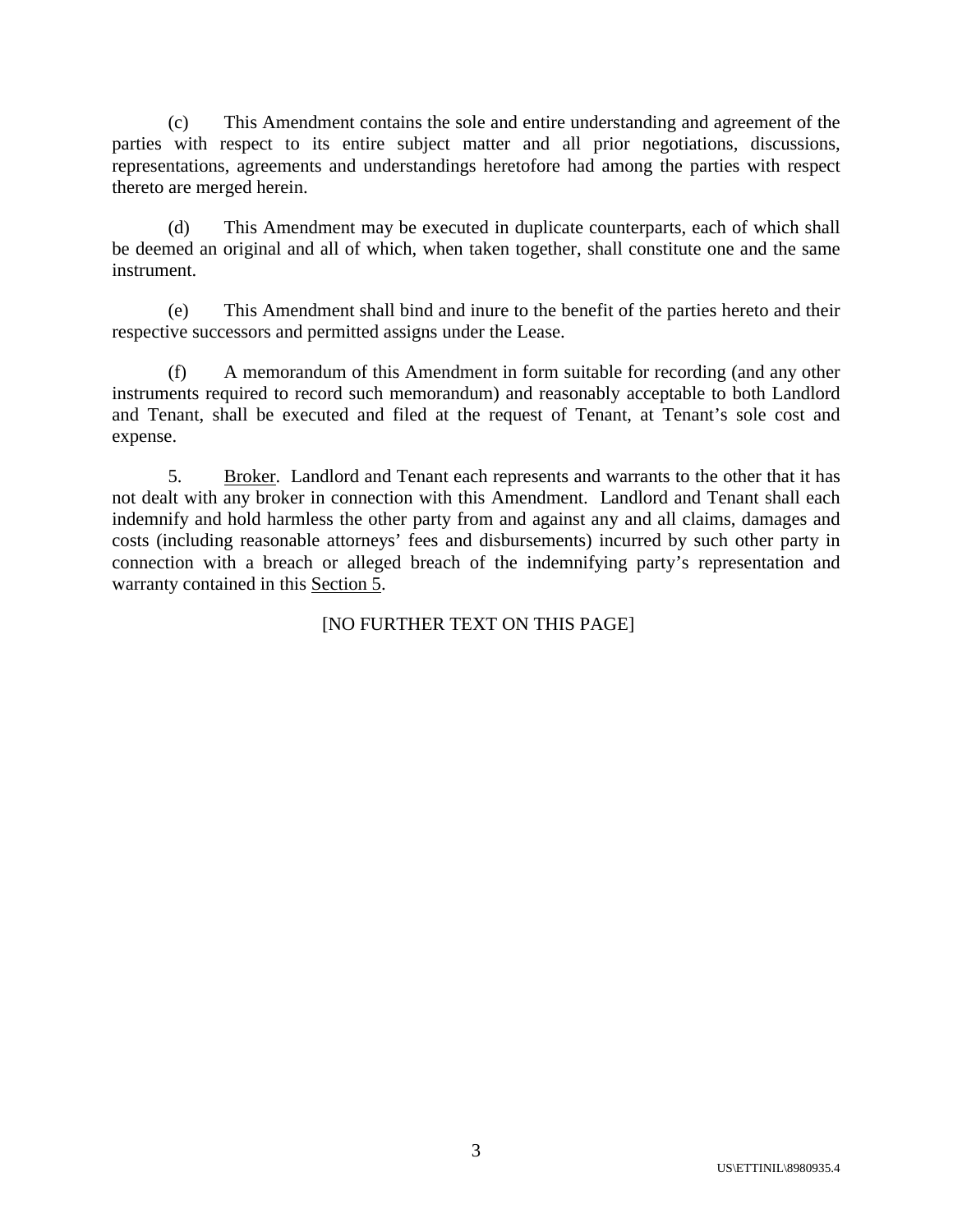IN WITNESS WHEREOF, Landlord and Tenant have executed this Amendment as of the date first above written.

 $\mathcal{A}$ 

## **LANDLORD:**

BATTERY PARK CITY AUTHORITY, d/b/a The Hugh L. Carey Battery Park City Authority, a public benefit corporation under

By: Manuscript Manuscript Manuscript Manuscript Manuscript Manuscript Manuscript Manuscript Manuscript Manuscript Manuscript Manuscript Manuscript Manuscript Manuscript Manuscript Manuscript Manuscript Manuscript Manuscrip Title:  $C$ FO

## **TENANT:**

## **BROOKFIELD PROPERTIES ONE** WFC CO. LLC, a Delaware Limited **Liability Company**

 $By:$ 

Name: Title: